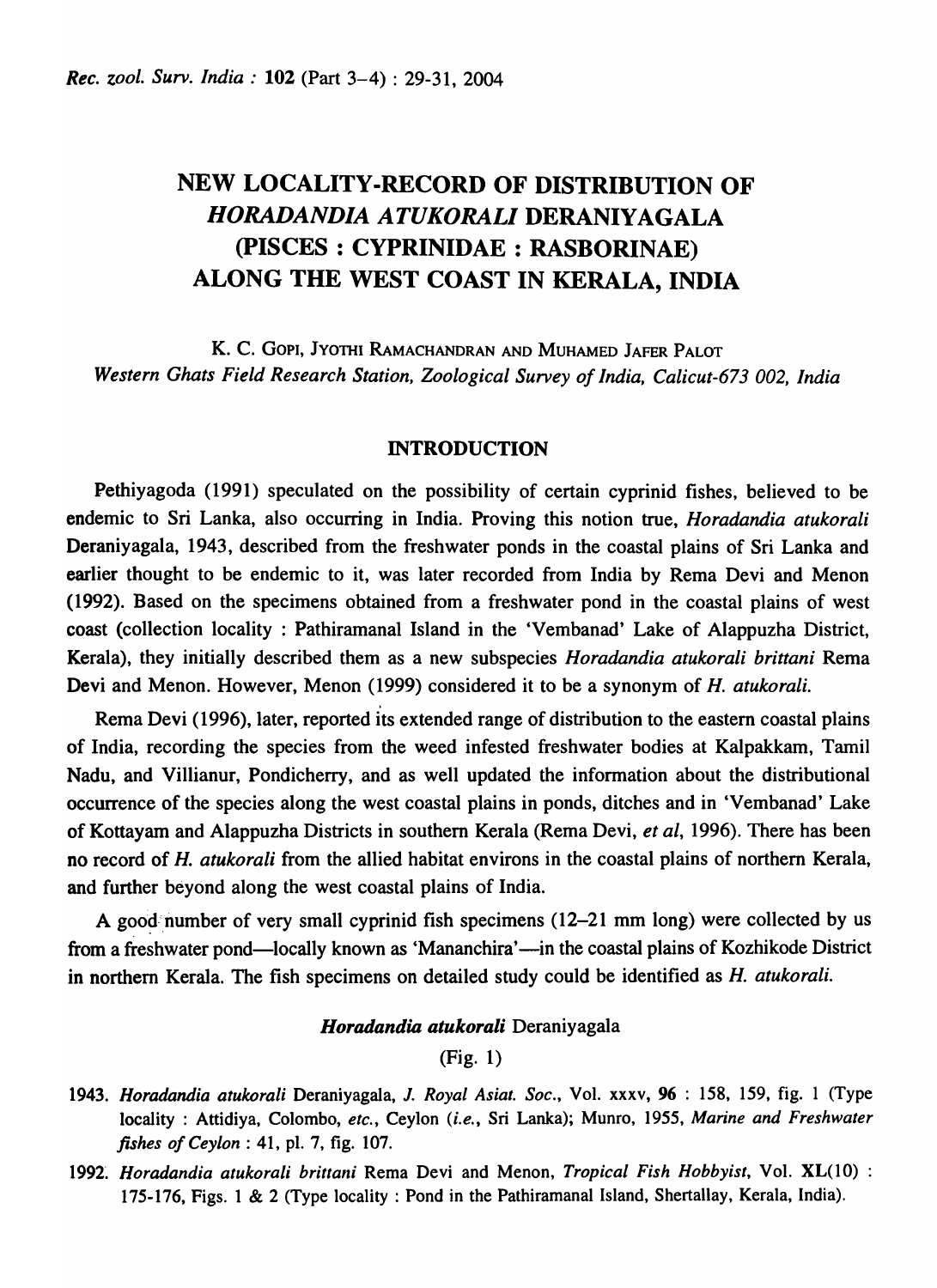*Diagnosis*: The species is characterized by the small body size (hardly 3 cm in total length), with absence of barbels and lateral line, dorsal fin with 3 simple and 7 branched rays, anal fin with 3 simple and 5 branched rays, scale counts : along longitudinal series 19-22, along transverse series 6.5-7, circumpeduncular 8, predorsal 10-12, *etc*. The features tally with the illustration of species characteristics given by Rema Devi and Menon *(op. cit.).* The fish in life is pale yellowish green in colour, with belly and eyes silvery, and fins hyaline.

Certain salient attributes of biology of the species, according to Brittan (l961), are that this very small carplet is habituated to spawn freely among weeds, and the extremely tiny eggs are found attached to the clumps of weed in water. Eggs hatch in 36-48 hours. The adult ones exhibit no parental care of hatchlings or fry. By the time the fish becomes a little more than a year old, its reproductive life is completed.

The occurrence of this fish species in a pond in the coastal plains of a northern district of Kerala, as presently reported, indicates its extension of range of distribution to northward of Kerala along the west coast of India. There is all the possibility that the species is likely to occur in other freshwater bodies such as ponds, tanks and beels in the coastal plains of the Kozhikode and the other north-bound districts of Kerala, and also further beyond, along the coast.

The pond having an approximate area of 100 sq. m. is an important supply source of drinking water to the city dwellers. It is, therefore, well protected all-around by strong walls, which prevents any kind of seasonal run offs, inflow or outflow, of rainwater. The optimal storage of the pond is attained' only through direct precipitation during monsoon period as well as by underground recharges through natural subterranean springs.

The pond, even under protected conditions, has become, over the years, veritably a functional ecological system of a pond habitat. Its lentic waters harbour considerable accumulation of hydrilla weed and also profuse growth of grassy weed in the shallow margin waters. The sample: specimens of fish were collected, using a plankton-net, from the grassy weed growth in the' shallow waters of the pond in the margins. The apparent ease availability of the fish specimens (a few sweeps of the plankton-net through the shallow, margin waters resulted in the collection of 12 specimens of 9-21 mm TL) during the collection indicates that a good population of *H. atukorali* thrives in the pond habitat. This carplet must have had the opportunity to proliferate in the congenial habitat conditions of the pond system, which remains both isolated and protected in nature.

The sample collection from the pond also included, besides *H. atukorali,* the other common fish species such as *Puntius vittatus* Day, *Pseudosphromenus cupanus* (Valenciennes) and *Aplocheilus blocki (Arnold). The piscivorous birds such as Little Cormorant (Phalacrocorax niger),* Little Grebe *(Podiceps rujicoliis),* Little Egret *(Egretta garzetta),* Median Egret *(Egretta intermedia)*  and the Pond Heron (Ardeola grayii), are frequent visitors to this pond system, quite often using the pond environs for foraging.